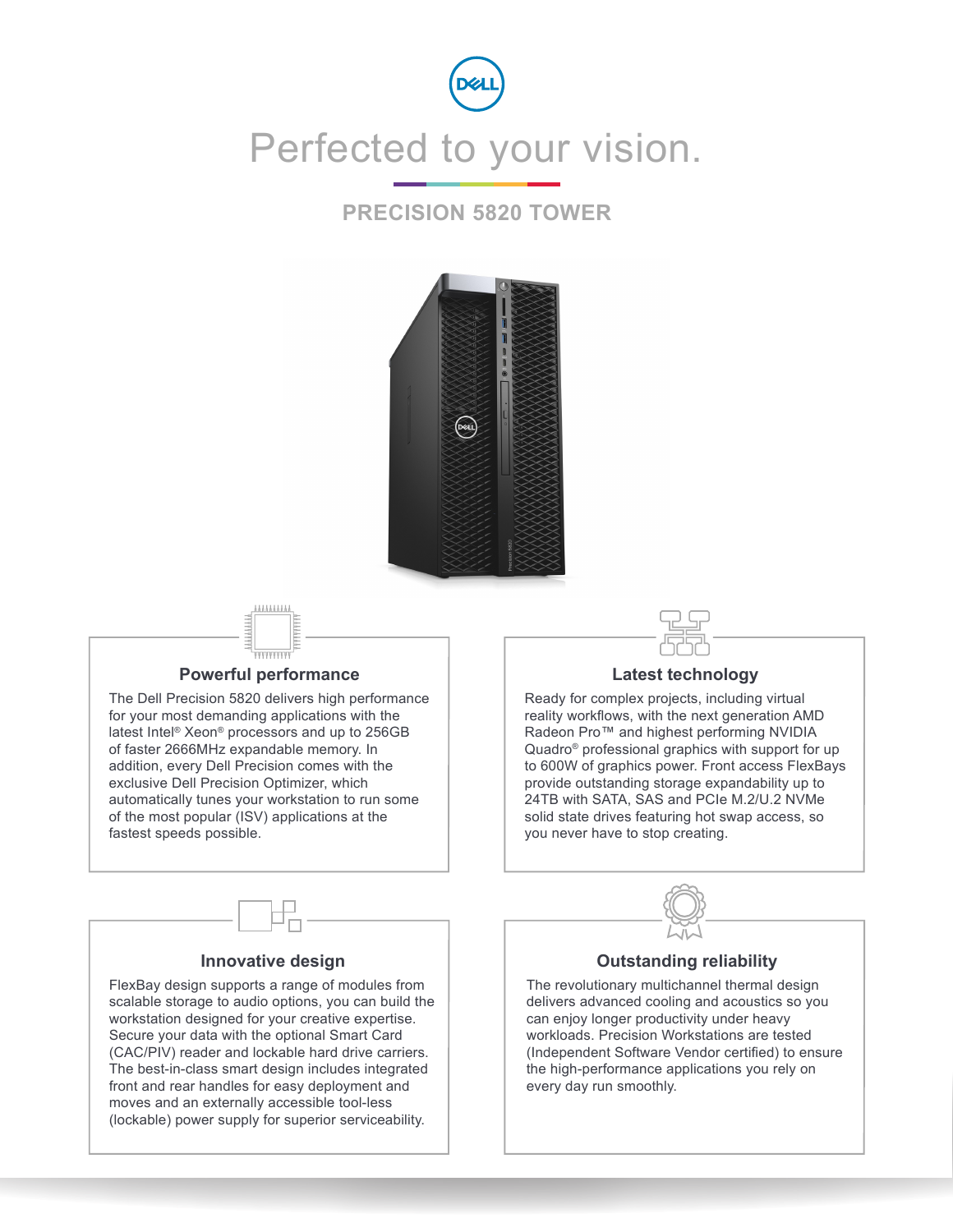# Features & Technical Specifications

| <b>Feature</b>                                                      | <b>Precision 5820 Tower Technical Specifications</b>                                                                                                                                                                                                                                                                                                                                                                                                                                                                                                                                                                                                                                                                                                                                                                                                                                                      |
|---------------------------------------------------------------------|-----------------------------------------------------------------------------------------------------------------------------------------------------------------------------------------------------------------------------------------------------------------------------------------------------------------------------------------------------------------------------------------------------------------------------------------------------------------------------------------------------------------------------------------------------------------------------------------------------------------------------------------------------------------------------------------------------------------------------------------------------------------------------------------------------------------------------------------------------------------------------------------------------------|
| <b>Processor Options</b>                                            | Intel® Xeon® Processor W Family CPUs (Skylake-W) with up to 10 cores per processor and Intel<br>Advanced Vector Extensions, Intel Trusted Execution Technology, Intel AES New instructions, Optimized<br>Intel Turbo Boost and optional Intel vPro™ technology                                                                                                                                                                                                                                                                                                                                                                                                                                                                                                                                                                                                                                            |
| <b>Operating System</b><br>Options <sup>1</sup>                     | Windows 10 Pro for Workstations (up to 4 Cores)<br>Windows 10 Pro for Workstations (4 Cores Plus)<br>Windows 10 Pro for Workstations Downgrade to Windows 7 (up to 4 Cores)<br>Windows 10 Pro for Workstations Downgrade to Windows 7 (4 Cores Plus)<br>Red Hat <sup>®</sup> Enterprise Linux <sup>®</sup> 7.3<br>Ubuntu Linux 16.04<br>Suse Linux (SLES 12 SP2) supported<br>NeoKylin 6.0 SP3 (China only)                                                                                                                                                                                                                                                                                                                                                                                                                                                                                               |
| <b>Chipset</b>                                                      | Intel <sup>®</sup> C422 (Kaby Lake-W)                                                                                                                                                                                                                                                                                                                                                                                                                                                                                                                                                                                                                                                                                                                                                                                                                                                                     |
| <b>Memory Options<sup>2</sup></b>                                   | Four channel memory up to 256GB 2666MHz DDR4 ECC memory. 8 DIMM slots<br>Note: Memory speed is dependent on specific Intel Xeon Processor W Family processor installed.                                                                                                                                                                                                                                                                                                                                                                                                                                                                                                                                                                                                                                                                                                                                   |
| <b>Graphics Options</b>                                             | Support for 2 PCI Express® x16 Gen 3 graphics card - up to 600W with maximum of up to 2 x 300W<br>double width graphics cards.<br>High end 3D cards:<br>Radeon™ Pro WX 9100<br>Radeon™ Pro SSG (future)<br>NVIDIA Quadro GP100<br>NVIDIA Quadro P6000<br>NVIDIA Quadro P5000<br>Mid-range 3D cards:<br>Radeon™ Pro WX 7100<br>Radeon™ Pro WX 5100<br>Radeon™ Pro WX 4100<br>NVIDIA Quadro P4000<br>NVIDIA Quadro P2000<br>Entry 3D cards:<br>Radeon™ Pro WX 3100<br>Radeon™ Pro WX 2100<br>NVIDIA Quadro P1000<br>NVIDIA Quadro P600<br>NVIDIA Quadro P400<br><b>Professional 2D cards:</b><br>NVIDIA NVS 310<br>NVIDIA NVS 315                                                                                                                                                                                                                                                                           |
| <b>Storage Options<sup>5</sup></b><br>(Check regional availability) | Front accessible FlexBays support up to 4 x 2.5"/3.5" SATA HDD/SSDs and up to 6 x 2.5" and 5 x 3.5"<br>drives with 5.25" bay populated.<br>Up to 2 front accessible (hot plug) M.2 NVMe PCIe SSDs are supported in FlexBays on enabled PCIe<br>chassis with integrated Intel controller.<br>NVMe RAID 0,1 option (Intel RSTe vROC). Dell M.2 carrier with PCIe SSD for PCIe FlexBay available<br>as customer kit.<br>Up to 4 x M.2 NVMe PCIe SSDs via 1 x Dell Ultra-Speed Drive Quad x16 card. NVMe RAID 0,1,10<br>option (Intel RSTe vROC).<br><b>M.2 NVMe PCIe SSDs</b><br>Up to 4 x 1TB drives on 1 Dell Precision Ultra-Speed Drive Quad x16 cards.<br>Front FlexBay M.2 NVMe PCle SSDs<br>Up to 2 x 1TB drives<br>2.5" SATA SSD<br>Up to 6 x 1TB drives<br>2.5" SAS SSD<br>Up to 6 x 800GB drives<br>3.5" SAS 7200 RPM 12Gb/s<br>Up to $5 \times 4TB$<br>2.5" SAS 10K RPM 12Gb/s<br>Up to 6 x 1.8TB |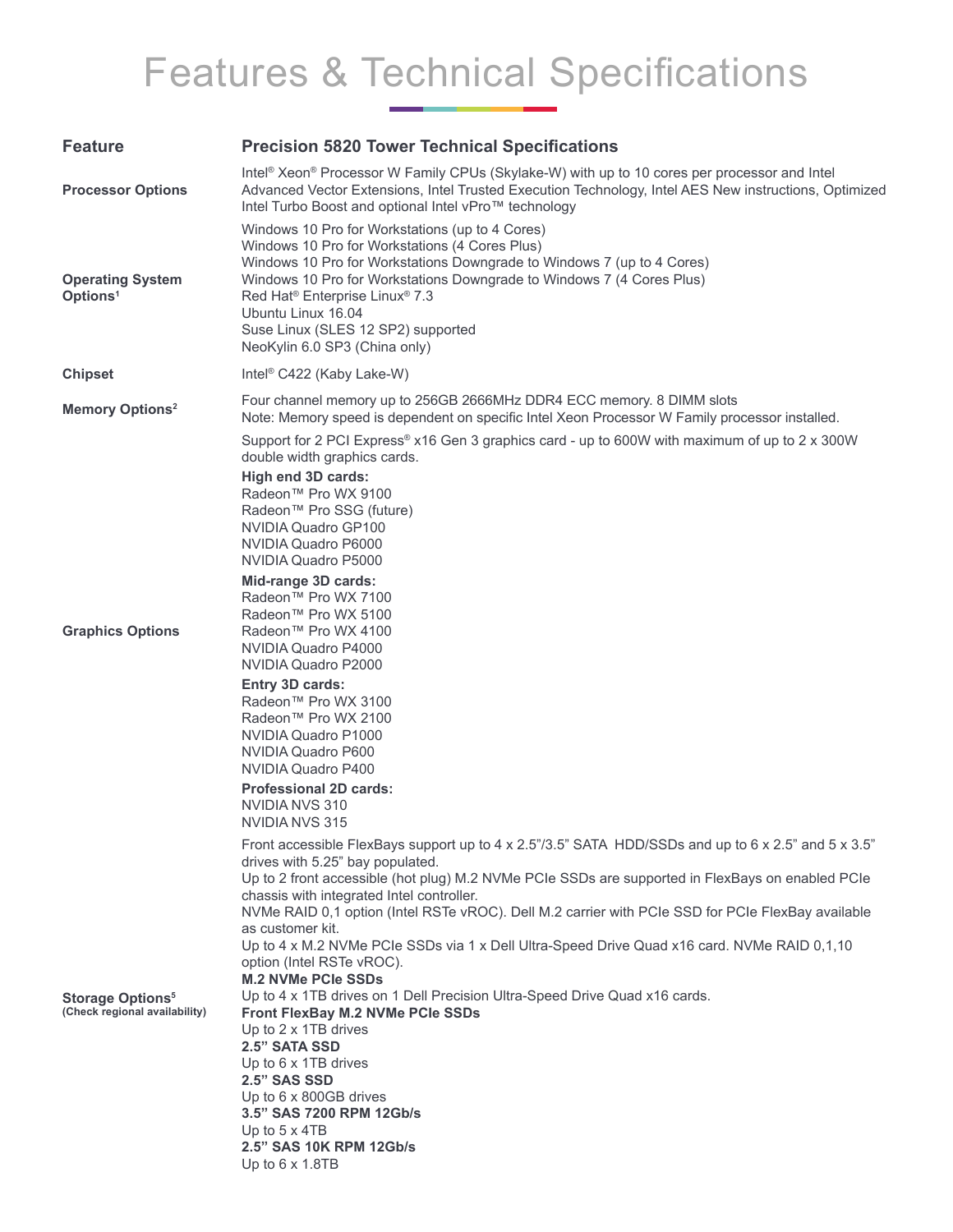|                           | 2.5" SAS 15K RPM 12Gb/s<br>Up to 6x 900GB (future)<br>2.5" Self Encrypting Drives<br>512GB 2.5" SED (OPAL/ FIPS (140-2) HDD<br><b>M.2 PCIe SED SSD</b><br>512GB and 1TB"                                                                                                                                                                                                                                                                                                                                                                                                                                                                                                                                                                                                                                                                                                                    |
|---------------------------|---------------------------------------------------------------------------------------------------------------------------------------------------------------------------------------------------------------------------------------------------------------------------------------------------------------------------------------------------------------------------------------------------------------------------------------------------------------------------------------------------------------------------------------------------------------------------------------------------------------------------------------------------------------------------------------------------------------------------------------------------------------------------------------------------------------------------------------------------------------------------------------------|
| <b>Storage Controller</b> | Integrated: Intel® chipset SATA controller (6Gb/s) with 6 SATA ports plus 2 dedicated ports for optical<br>drives. Intel RSTe software RAID 0,1,5,10<br>Intel RSTe (vROC) software RAID 0,1,10 option (motherboard activation key) for M.2 NVMe PCIe SSDs<br>on 1st Dell Ultra-Speed Drive Quad x16<br>or Duo x8 card (RAID 0,1) or front FlexBay NVMe PCIe SSDs (RAID 0,1)<br>Customer kit available for Intel RSTe (vROC) motherboard activation key for NVMe RAID support.<br>Optional: Broadcom MegaRAID® SAS 9440-8i 12Gb/s SAS (6Gb/s SATA) PCIe controller, 8 ports,<br>Software RAID 0,1,5,10.<br>MegaRAID® SAS 9460-16i 12Gb/s SAS (6Gb/s SATA) ) PCIe controller (4GB cache with Flash module/<br>Super Cap backup) Hardware RAID 0,1,5,10.<br>Optional Intel SW (vROC) based RAID 0,1,10 support on Dell Ultra-Speed Drive Quad and Duo (RAID<br>0,1) cards with NVMe PCIe SSDs. |
| <b>Communications</b>     | Integrated: Intel® i219 Gigabit Ethernet controllers with Intel Remote Wake UP, PXE and Jumbo<br>frames support<br>Optional: Intel® i210 10/100/1000 single port PCle (Gen 3 x1) gigabit network card, Intel® X550-T2<br>10GbE dual port PCIe (Gen 3 x4) network card,<br>Aquantia AQN-108 2.5Gbit/5Gbe single port PCIe (Gen3 x4) network card                                                                                                                                                                                                                                                                                                                                                                                                                                                                                                                                             |
| <b>Audio Controller</b>   | Integrated Realtek ALC3234 High Definition Audio Codec (2 Channel)<br>Optional Dell Digital Audio Interface (2Ch, 120dB S/N ratio - 5.25" Flex Bay option (USB interface)<br>(future)                                                                                                                                                                                                                                                                                                                                                                                                                                                                                                                                                                                                                                                                                                       |
| <b>Speakers</b>           | Internal Speaker; Optional Dell 2.0 stereo speaker systems available and Dell sound bar for select<br>flat-panel displays                                                                                                                                                                                                                                                                                                                                                                                                                                                                                                                                                                                                                                                                                                                                                                   |
| Add-in cards              | Optional: Dell Precision Ultra-Speed Drive Duo (HH/HL,x8) & Ultra-Speed drive Quad (FH/FL,x16) with<br>active cooling. Support for up to 2 and 4 M.2 PCIe NVMe SSDs respectively.<br>Optional USB 3.1 (Gen 2) 10Gb/s Type C card (2 ports) 1 DP pass-through port<br>Optional dual & quad display Teradici PCoIP remote workstation host PCIe cards<br>Optional Thunderbolt 3 PCIe Card (2 ports) 1 DP pass-through port<br>Optional Serial Port PCIe Card                                                                                                                                                                                                                                                                                                                                                                                                                                  |
| <b>I/O Ports</b>          | <b>Front</b><br>2 - USB 3.1 Gen 1 Type A<br>$2 -$ USB 3.1 Type C<br>1 - Universal Headphone Jack<br>Up to 2 (future 4) x4 PCIe slots in PCIe enabled chassis for M.2 and U.2 (future) PCIe SSDs<br><b>Internal</b><br>$1 -$ USB 2.0<br>1 – 2 x 5 USB 2.0 header. (requires 3rd party splitter cable to support 2 x USB 2.0 Type A ports)<br>$8 - \text{SATA} \text{ @6Gb/s}$<br>Rear<br>6 - USB 3.1 Gen 1 Type A<br>$1 -$ Serial<br>1 - RJ45 Network<br>$2 - PS2$<br>1 - Audio Line out<br>1 - Audio Line in/Microphone                                                                                                                                                                                                                                                                                                                                                                     |
| <b>Chassis</b>            | HxWxD: 417.9mm x 176.5mm x 518.3mm. Optional 19" rackmount rail kit<br>Bays: (2) FlexBays and (1) 5.25" FlexBay (can support 1 x 3.5" or 2 x 2.5" HDD/SSD drives as factory<br>option or customer kit)<br>(1) Slimline optical bay; (1) SD slot UHS II Class 3 with read only support (SW enabled)<br>Available PCIe chassis with PCIe FlexBays supporting M.2 NVMe PCIe SSDs and future U.2 NVMe PCIe<br>SSDs. PCIe FlexBay customer kit available.<br>Slots: All slots PCIe Gen 3: (2) PCIe x16, (1) PCIe x16 wired as x8, (1) PCie x16 wired as x4, (1) PCIe<br>x16 wired as x1, 1 PCI 32/33<br>Power Supply: 425W or 950W (input voltage 100VAC - 240VAC) -90% efficient (80PLUS Gold Certified)<br>Externally accessible/removable/lockable                                                                                                                                            |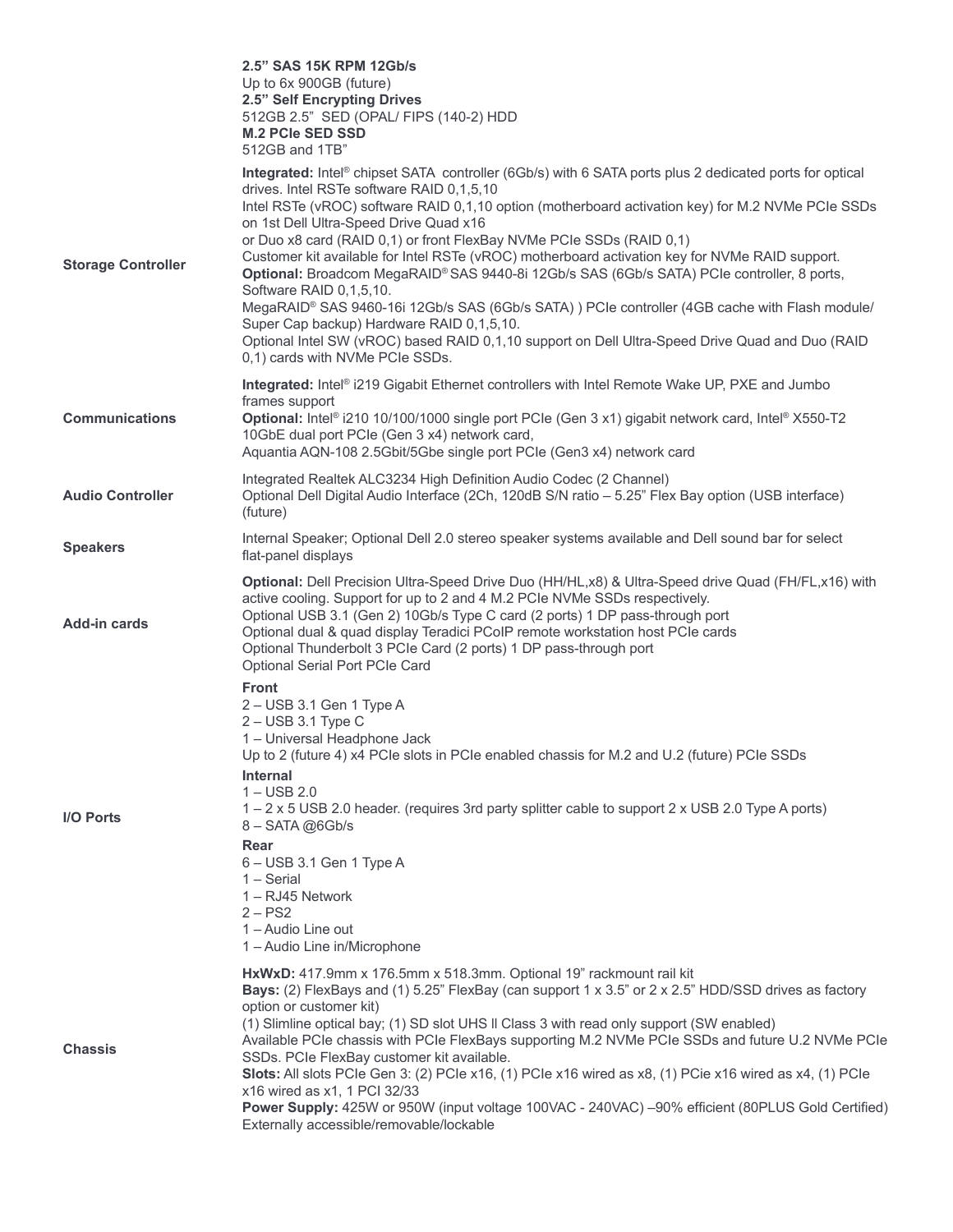| <b>Storage devices</b>                                   | Slimline Bay Options: DVD-ROM; DVD+/-RW 5.25" Bay Options: BD, DVD+/-RW; Standard: SD slot<br>UHS II Class 3 with read only support                                                                                                                                                                                                                  |
|----------------------------------------------------------|------------------------------------------------------------------------------------------------------------------------------------------------------------------------------------------------------------------------------------------------------------------------------------------------------------------------------------------------------|
| <b>Security Options</b><br>(Check regional availability) | Trusted Platform Module (TPM 2.0); Optional CAC/PIV card reader for slimline bay, chassis Intrusion<br>switch; Setup/BIOS Password; I/O Interface Security; Kensington® lock slot, Padlock ring, lockable<br>power supply; Optional hard drive locking sleds (key lock), Dell Data Guardian, Dell Endpoint Security<br><b>Suite Enterprise</b>       |
| Manageability <sup>4</sup>                               | AMT or vPro with DASH support<br>Dell vPro Enhancements (Grasslake)<br>SNMT/CIM vis OMCI<br>Dell Command Suite                                                                                                                                                                                                                                       |
| <b>Regulatory and</b><br><b>Environmental</b>            | Energy Star® configurations available including 80 PLUS® registered Gold power supplies; EPEAT®<br>registered (see epeat.net for specific registration rating/status by country); China CECP; GS Mark. For<br>a complete listing of declarations & certifications, see Dell's regulatory & compliance homepage at dell.<br>com/regulatory compliance |
| <b>Warranty &amp; Support</b><br>Services <sup>5</sup>   | 3-Year Limited Hardware Warranty and 3-year NBD On-Site Service after Remote Diagnosis<br>Optional: Dell ProSupport is designed to rapidly respond to your business's needs, help protect your<br>investment and sensitive data, and provide enhanced proactive support services to help reduce risk and<br>complexity within your IT environment    |
| <b>TAA</b>                                               | YES (check regional availability)                                                                                                                                                                                                                                                                                                                    |





#### **ISV certification applies to select configurations:**

1 A 64-bit operating system is required to support 4GB or more of system memory.

- 2 GB means 1 billion bytes and TB equals 1 trillion bytes; actual capacity varies with preloaded material and operating environment and will be less.
- 3 Computrace is not a Dell offer. Certain conditions apply. For full details, see terms and conditions at www.absolute.com/en/about/legal/agreements. 4 Systems Management Options:Intel® vPro Technology - Fully vPro-capable at point of purchase; the vPro systems management option requires vPro processors. Includes support for Intel Advanced Management Technology (AMT) 9.x. Intel® Standard Manageability - Fully enabled at point of purchase, the Intel Standard Management option is a subset of the AMT features. ISM is not upgradeable to vPro technology post-purchase. No Out-of-Band Systems Management - This option entirely removes Intel out of band systems (OOB) management features. The system can still support in band management. OOB management support through AMT cannot be upgraded post-purchase.
- 5 Availability and terms of Dell Services vary by region. For more information, visit Dell.com/servicecontracts/global; Limited Hardware Warranty available by writing Dell USA LP, Attn: Warranties, One Dell Way, Round Rock, TX 78682 or see www.dell.com/warranty; Onsite Service after Remote Diagnosis: Remote Diagnosis is determination by online/phone technician of cause of issue; may involve customer access to inside of system and multiple or extended sessions. If issue is covered by Limited Hardware Warranty (www.dell.com/warranty) and not resolved remotely, technician and/or part will be dispatched, usually within 1 business day following completion of Remote Diagnosis. Availability varies. Other conditions apply.

Dell, EMC, and other trademarks are trademarks of Dell Inc. or its subsidiaries. Other trademarks may be trademarks of their respective owners. Intel and the Intel logo are trademarks of Intel Corporation in the U.S. and/or other countries. Microsoft and Windows are trademarks of Microsoft Corporation in the U.S. and/or other countries.